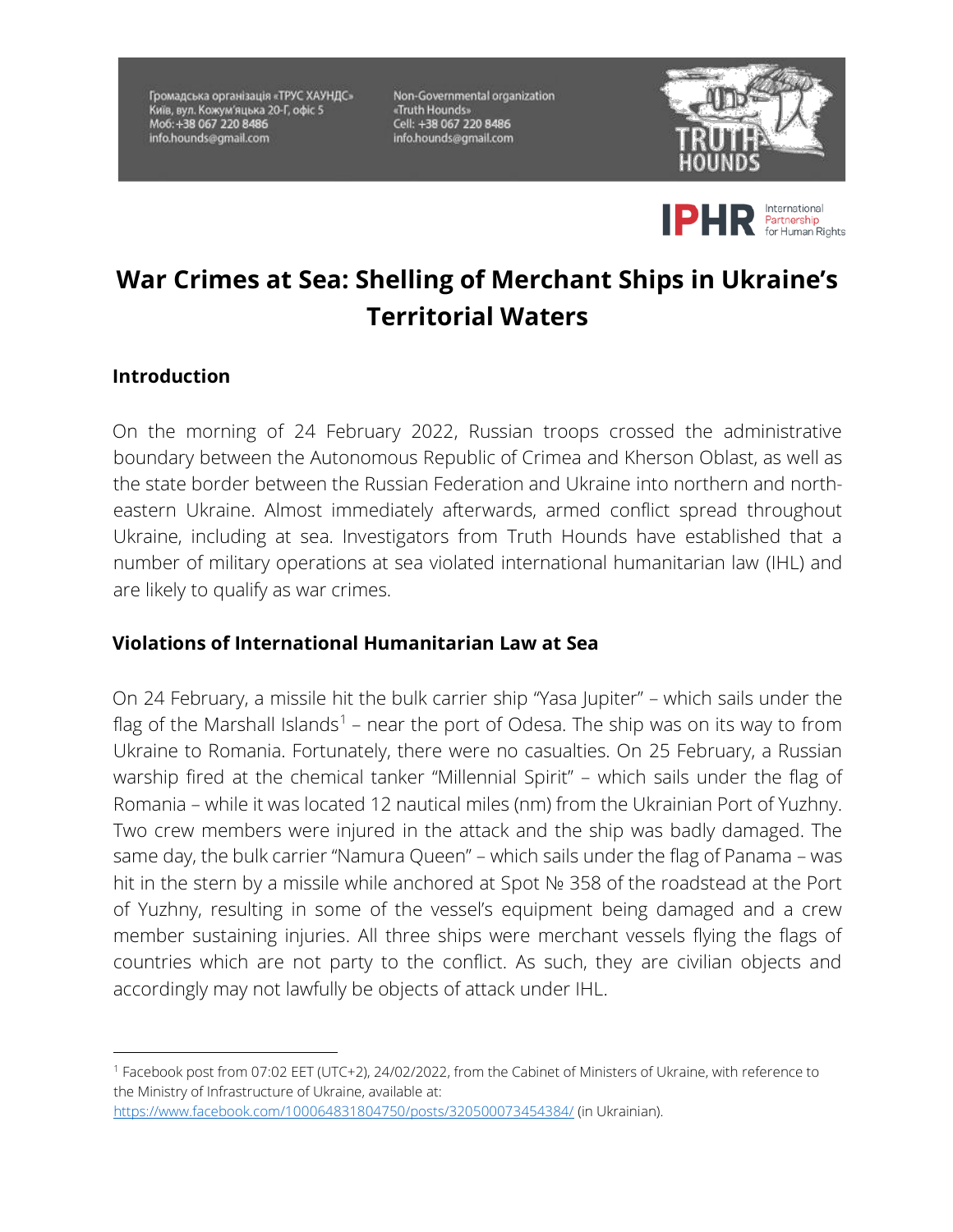Indeed, attacks on neutral merchant ships are prohibited. The crew members of merchant ships are civilians (Article 50 of Geneva Convention IV, or "GC IV") and are not, therefore, lawful targets of attack. GC IV and Additional Protocol I to the Geneva Conventions (AP I), as well as the customary rules of IHL, guarantee the protection of merchant ships and their crew.

The only exception from the prohibition on targeting merchant ships is when they are effectively contributing to military action (see Paragraph 67 of the San Remo Manual on [Armed Conflicts at Sea,](https://ihl-databases.icrc.org/ihl/INTRO/560) which is widely recognised as an authority on the customary rules of international law applicable to armed conflict at sea). Based on the information available, there is no reason to believe that the Yasa Jupiter, Millennial Spirit, or Namura Queen were contributing to military action in any way.

Thus, the shelling of the Yasa Jupiter bulk carrier, the Millennial Spirit chemical tanker, and the Namura Queen bulk carrier by the Russia's air force qualify as serious violations of IHL because they amount to deliberate attacks on a civilian object (Article 85(3) (a) of AP I and Article 8(2)(b)(ii) of the Rome Statute of the International Criminal Court) or, if intent cannot be established beyond reasonable doubt, as an indiscriminate attack that caused damage to a civilian object and potentially endangered the environment (Article 85(3)(b) of AP I and Article 8(2)(b)(iv) of the Rome Statute). In addition, in the case of the attack on the chemical tanker Millennial Spirit, there was a threat of serious, widespread, and potentially long-term environmental damage as a result of chemical leakage. This entails violation of the provisions of Article 55 AP I and of the customary rules of IHL as codified in Paragraph 44 of the San Remo Manual.

In addition to these direct attacks on ships flying the flags of neutral states, on 27 February, Russian naval vessels seized the merchant ships "Afina" (IMO 8029272) and "Princess Nikol" (IMO 8319392). Both ships were sailing under the Ukrainian flag, and were transporting grain from Nikolaev in Ukraine to Constanta in Romania. In total, there were around 50 crewmembers aboard the ships.<sup>2</sup>

These civilian ships were 18 nm off the Crimean Peninsula, south of Cape Tarkhankut.<sup>3</sup> Reportedly, the Russian military threatened to destroy the vessels with missiles if they did not stop. Detaining and capturing enemy merchant ships is permissible (see Paragraphs 59-60 of the San Remo Manual; Article 53 of the Hague Regulations), but IHL requires that the private individuals who own the vessel receive compensation for the

<sup>2</sup> Facebook post from 14:30 EET (UTC+2), 27/02/2022, from the Southern Regional Directorate of the State Border Guard Service of Ukraine, available at:

https://m.facebook.com/story.php?story\_fbid=255038626818705&id=100069377072398 (in Ukrainian).

<sup>&</sup>lt;sup>3</sup> Vessel geolocation, available at: https://www.vesselfinder.com/en/?imo=8319392.